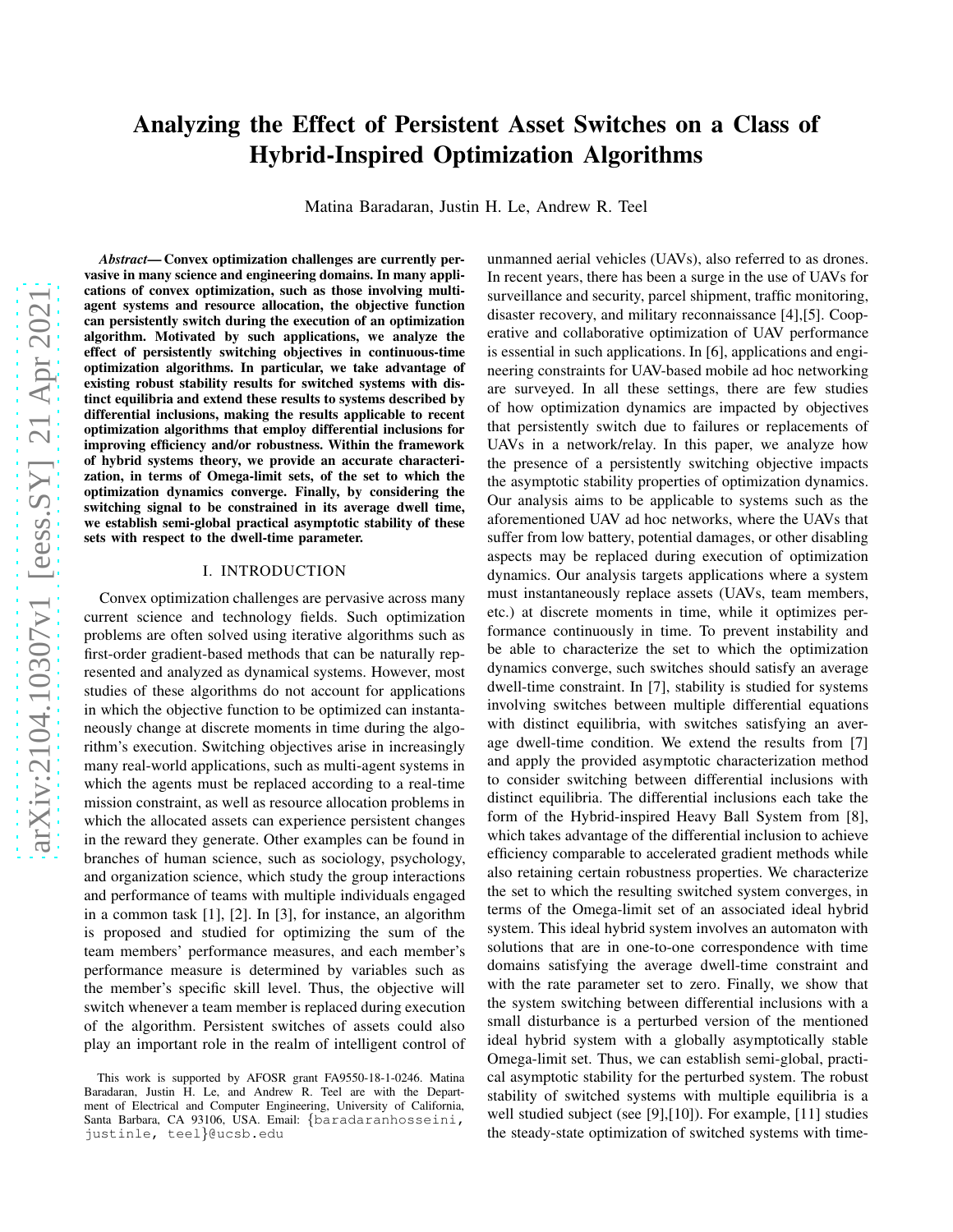varying cost functions. We demonstrate our stability results on an application involving a data relay formed by UAVs, where the objective models various performance measures such as the communication quality or battery consumption.

#### II. NOTATIONS

In this work,  $\mathbb{R}^n$  is used to demonstrate the *n*-dimensional Euclidean space. The  $\mathbb{R}_{\geq 0}$  is used to show the nonnegative real numbers. We use  $|x|$  to denote the Euclidean norm of the verctor  $x \in \mathbb{R}^n$ . Given  $r > 0$ , we use r<sup>B</sup> for the set  ${x \in \mathbb{R}^n : |x| \leq r}$ . For a function  $\alpha$ , we say  $\alpha \in \mathcal{K}^+$  if  $\alpha : \mathbb{R}_{\geq 0} \to \mathbb{R}_{\geq 0}$  is continuous and strictly increasing.

#### III. HYBRID SYSTEMS

The hybrid systems framework that we use is described in [12]. Formally, hybrid systems are modeled as

$$
x \in C, \qquad \dot{x} \in F(x) \tag{1a}
$$

$$
x \in D, \qquad x^+ \in G(x), \tag{1b}
$$

where  $x \in \mathbb{R}^n$  is the state,  $C \subset \mathbb{R}^n$  is the flow set,  $D \subset$  $\mathbb{R}^n$  is the jump set,  $F : \mathbb{R}^n \implies \mathbb{R}^n$  is the flow map, and  $G: \mathbb{R}^n \rightrightarrows \mathbb{R}^n$  is the jump map. The data  $(C, F, D, G)$  is said to satisfy the *hybrid basic conditions* if C and D are closed, the graphs of  $F$  and  $G$  are closed,  $F$  and  $G$  are locally bounded, the values of  $F$  are nonempty and convex on C and the values of G are nonempty on D. We use  $\mathcal{S}(K)$ to denote the *set of solutions* to [\(1\)](#page-1-0) that start in K.

#### IV. PRELIMINARIES

In the first part of this section, we introduce some notions later used in this work and state some stability concepts for hybrid systems. In the second part of this section, we review the concept of average dwell-time constraint [13]. Next, we consider a perturbed hybrid system, in which the perturbation is parameterized by a dwell-time parameter satisfying the average dwell-time condition from [14]. Finally, we discuss the advantages of optimization methods employing differential inclusions for applications with persistent asset switches, introducing an efficient differential inclusion-based optimization algorithm inspired by the hybrid algorithms studied in [8]. This optimization algorithm has been shown in [8] to have desirable robustness properties and will be shown in Section [VI](#page-3-0) to be especially suitable for online optimization problems with persistent asset switches.

# *A. Stability concept for hybrid systems*

We state some stability analysis concepts particularly for the hybrid system framework [\(1\)](#page-1-0). The hybrid system [\(1\)](#page-1-0) is said to be Lagrange stable if there exists  $\alpha \in \mathcal{K}^+$  such that, for each  $z_0 \in \mathbb{R}^n$ , each  $x \in \mathcal{S}(x_0)$  and  $(t, j) \in \text{dom}(x)$ , we have  $|x(t, j)| \leq \alpha(|x_0|)$ . A compact set  $\mathcal{A} \subset \mathbb{R}^n$  is said to be *stable* for the hybrid system [\(1\)](#page-1-0) if, for each  $\varepsilon > 0$ , there exists  $\delta > 0$  such that  $|x_{\circ}|_{\mathcal{A}} \leq \delta$ ,  $x \in \mathcal{S}(x_{\circ})$  and  $(t, j) \in \text{dom}(x)$  imply that  $|x(t, j)|_{\mathcal{A}} \leq \varepsilon$ . A compact set  $A \subset \mathbb{R}^n$  is said to be *attractive* for [\(1\)](#page-1-0) if there exists  $\delta > 0$ such that each solution  $x \in S(\mathcal{A} + \delta \mathbb{B})$  is bounded and, if complete, satisfies  $\lim_{t+j\to\infty} |x(t,j)|_{\mathcal{A}} = 0$ . The *basin of attraction* for an attractive set A is the set of initial conditions from which each solution is bounded and, if complete, satisfies  $\lim_{t+j\to\infty} |x(t,j)|_{\mathcal{A}} = 0$ . A compact set  $A \subset \mathbb{R}^n$  is said to be *asymptotically stable* for [\(1\)](#page-1-0) if it is stable and attractive. It is said to be *globally asymptotically stable* for [\(1\)](#page-1-0) if it is asymptotically stable with  $\mathbb{R}^n$  as its basin of attraction. The set  $A \subset \mathbb{R}^n$  is said to be *semiglobally practically asymptotically stable in the parameter*  $\delta > 0$  for the perturbed hybrid system if there exists  $\beta \in \mathcal{KL}$  and, for each  $\varepsilon > 0$  and  $\Delta > 0$ , there exists  $\delta > 0$  such that each  $x \in \mathcal{S}_{\delta}(\mathcal{A}+\Delta\mathbb{B})$  satisfies  $|x(t, j)|_{\mathcal{A}} \leq \beta(|x(0, 0)|_{\mathcal{A}}, t+j)+\varepsilon$ for all  $(t, j) \in \text{dom}(x)$ .

# <span id="page-1-4"></span><span id="page-1-0"></span>*B. Average dwell time switching and its automaton*

Let a family of differential inclusions be given

<span id="page-1-1"></span>
$$
\dot{z} \in \overline{\text{co}}F_{\sigma}(z + \delta \mathbb{B}) + \delta \mathbb{B}, \qquad \sigma \in \Sigma.
$$
 (2)

Let  $\Sigma := \{1, \dots, M\}$  with M being a positive integer. The switching signal is denoted by  $\sigma : \mathbb{R}_{\geq 0} \to \Sigma$  which satisfies the average dwell-time constraint parameterized by a small  $\delta > 0$ . We formalize the concept of average dwell time for the switching signal  $\sigma$ . Let  $N_{\sigma}[s, t]$  denote the number of switches  $\sigma$  within the interval [s, t] and  $N_0$  being a positive integer. We then assume

<span id="page-1-2"></span>
$$
N_{\sigma}(s,t) \le \delta(t-s) + N_0 \qquad \forall \ 0 \le s \le t. \tag{3}
$$

We cast a hybrid system, which associates the dynamics from differential inclusions given in [\(2\)](#page-1-1) and hybrid time domains satisfying the constraint from [\(3\)](#page-1-2). This hybrid system employs an automaton to capture the average dwelltime condition. The model of this hybrid system  $\hat{\mathcal{H}}_{\delta}$  is given

$$
\hat{\mathcal{H}}_{\delta} \begin{cases} (z, \sigma, \tau) \in C \times \Sigma \times [0, N_0] & \begin{cases} \dot{z} \in \overline{\text{co}}F_{\sigma}(z + \delta \mathbb{B}) + \delta \mathbb{B} \\ \dot{\sigma} = 0 \\ \dot{\tau} \in [0, \delta] \\ (z, \sigma, \tau) \in C \times \Sigma \times [1, N_0] & \begin{cases} z^+ = z \\ \sigma^+ \in \Sigma \setminus \{\sigma\} \\ \tau^+ = \tau - 1. \end{cases} \end{cases} \end{cases} \tag{4}
$$

<span id="page-1-3"></span>According to [14, Proposition 1.1], the solutions to  $\hat{\mathcal{H}}_{\delta}$  are in a one-to-one correspondence with the solutions of [\(2\)](#page-1-1) under the average dwell-time switching constraint [\(3\)](#page-1-2) and  $\hat{\mathcal{H}}_{\delta}$ satisfies the hybrid basic conditions from [12, Assumption 6.5]. Note that, for convenience, the parameter  $\delta > 0$ describes both the maximum flow rate of the automaton  $\tau$ and the perturbed differential inclusion.

#### *C. Ideal system analysis*

The goal is to extend the results from [7] to differential inclusions and characterize the asymptotic behavior of [\(2\)](#page-1-1) under average dwell-time constraint parametrized by a small  $\delta$ . In order to realize this goal, we characterize the asymptotic behavior of the  $\hat{\mathcal{H}}_{\delta}$  without the perturbation, which results from setting  $\delta = 0$  in [\(4\)](#page-1-3). This new ideal hybrid system obtained by setting  $\delta = 0$  is denoted by  $\hat{\mathcal{H}}_0$  and corresponds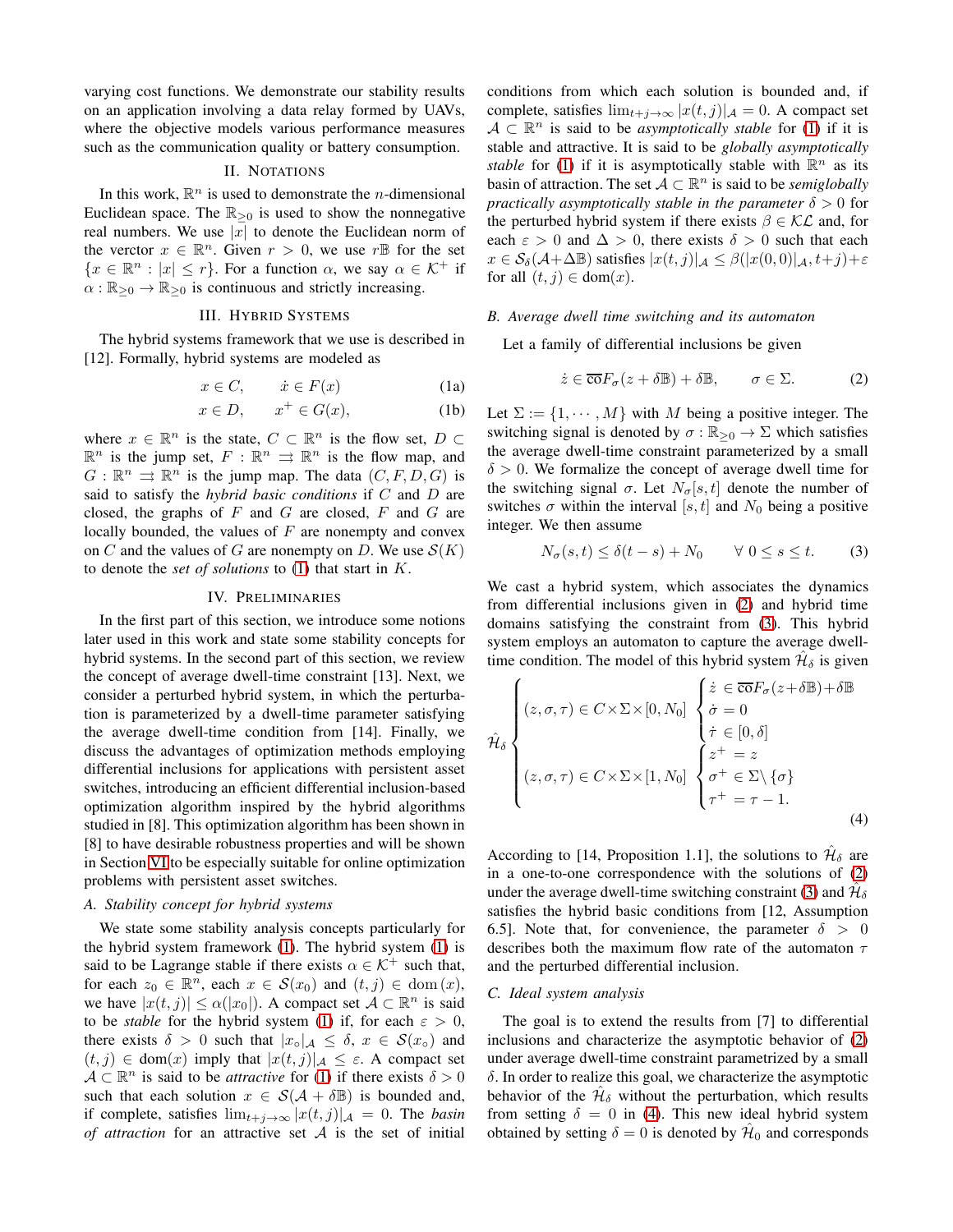to

$$
\hat{\mathcal{H}}_0 \begin{cases} (z, \sigma, \tau) \in C \times \Sigma \times [0, N_0] & \begin{cases} \dot{z} \in F_{\sigma}(z) \\ \dot{\sigma} = 0 \\ \dot{\tau} = 0 \\ (z, \sigma, \tau) \in C \times \Sigma \times [1, N_0] \end{cases} & \begin{cases} \dot{z}^+ = z \\ \dot{\sigma}^+ = z \\ \sigma^+ \in \Sigma \setminus \{\sigma\} \\ \tau^+ = \tau - 1. \end{cases} \end{cases} \tag{5}
$$

As we will see, the asymptotic behavior of [\(5\)](#page-2-0) approximates the asymptotic behavior of the [\(4\)](#page-1-3).

#### <span id="page-2-10"></span>*D. A differential inclusion-based optimization algorithm*

Differential inclusions have been useful for studying stability of steepest descent/ascent dynamics in convex optimization [15]. Differential inclusions are also discussed in [16], in which a continuous-time analogue of the Alternating Direction Method-of-Multipliers is given. In [17] and [18], differential inclusions are used to approximate a highgain anti-windup strategy for handling input constraints in feedback-based optimization. In this section, we focus on an algorithm, represented as a differential inclusion, whose trajectories seek a solution to the problem

$$
\min_{q \in \mathbb{R}^n} \left\{ \phi(q) := \sum_{i=1}^n \phi_i(q_i) \right\} \tag{6a}
$$

$$
\text{s.t.} \quad \mathbb{1}^T q = d, \quad d \in \mathbb{R}, \tag{6b}
$$

under the following assumptions.

<span id="page-2-1"></span>**Assumption 1.** The objective  $\phi : \mathbb{R}^n \to \mathbb{R}$  is continuously *differentiable, has compact sub-level sets, has an* L*-Lipschitz gradient* ∇φ*, and is convex.*

Under Assumption [1,](#page-2-1) [19, Prop. 5.3.7] implies that the set  $Q^*$  of solutions to [\(6\)](#page-2-2) is non-empty and compact. Furthermore, [19, Prop. 5.3.3] implies that  $q^* \in \mathcal{Q}^*$  if and only if there exists  $\mu^* \in \mathbb{R}$  such that

$$
\nabla \phi(q^*) + \mu^* 1 = 0, \quad 1^T q^* = d. \tag{7}
$$

Defining  $\mathcal L$  as the Laplacian of a connected undirected graph, we have that the nullspace of  $\mathcal L$  is span(1) [20, Sec. II], and thus, the conditions [\(7\)](#page-2-3) can be equivalently expressed as

$$
\mathcal{L}\nabla\phi(q^*) = 0, \quad \mathbb{1}^T q^* = d. \tag{8}
$$

It is convenient to express the above conditions in terms of  $\mathcal L$  because  $\mathcal L$  will play an important role in the analysis and application of our proposed algorithm. Our algorithm is based on the following differential equation, which we refer to as the *Laplacian-Gradient Heavy Ball Method* (HBM) and is a continuous-time analogue of the algorithm in [21]. The HBM is given by

$$
\dot{x} = \left[ \begin{array}{c} p \\ -Kp - \mathcal{L}\nabla\phi(q) \end{array} \right]. \tag{9}
$$

To achieve fast convergence without oscillations, first-order convex optimizations methods often require knowledge of problem parameters for a precise algorithmic parameter tuning. Theoretically, convergence of iterative optimization

<span id="page-2-0"></span>algorithms for convex problems can be achieved through momentum in the sense of Nesterov's method [22]. However, often the algorithmic parameters such as momentum and stepsize should be accurately specified depending on the problem parameters. When such precise parameters are not known, momentum methods such as Nesterov's method suffer from oscillations in their trajectories. Such oscillations exhibited by Nesterov's method often restrict its application to real-world systems [23]. Therefore, we consider the differential inclusion, based on HBM and inspired by the hybrid algorithm in [24], which can greatly reduce oscillations without precise algorithmic parameter tuning. This algorithm is referred to as the *Laplacian-Gradient Hybrid-inspired Heavy Ball Method* (HiHBM). This approach using a differential inclusion can also improve transient performance in settings where the objective is persistently switching during the algorithm execution, as we show in Sec. [VI.](#page-3-0) In this system, the state is denoted as  $x := (q, p)$ . The parameters  $\{\underline{K}, \overline{K}\}\in \mathbb{R}^2$  satisfy  $0 < \underline{K} \leq \overline{K}$ . The system is defined as

<span id="page-2-8"></span><span id="page-2-6"></span><span id="page-2-2"></span>
$$
\dot{x} \in F(x) := \begin{bmatrix} p \\ -\kappa(x)p - \mathcal{L}\nabla\phi(q) \end{bmatrix},
$$
(10a)  

$$
\kappa(x) := \kappa(x; K, \overline{K})
$$

$$
\begin{aligned}\n\text{(c)} &= \begin{cases}\n\overline{K} & \text{if } \langle \mathcal{L} \nabla \phi(q), p \rangle > 0, \\
\frac{K}{\left[K, \overline{K}\right]} & \text{if } \langle \mathcal{L} \nabla \phi(q), p \rangle < 0, \\
\frac{K}{\left[K, \overline{K}\right]} & \text{if } \langle \mathcal{L} \nabla \phi(q), p \rangle = 0, \\
C &:= \{(q, p) \in \mathbb{R}^{2n} : \mathbb{1}^T q = d \& \mathbb{1}^T p = 0\}.\n\end{cases} \tag{10c}\n\end{aligned}
$$

<span id="page-2-4"></span>To establish the following global asymptotic stability property of HiHBM, it will be convenient to write 
$$
\mathcal{F}_d
$$
 to denote the feasible set defined by (6b). That is, we have

<span id="page-2-5"></span>
$$
\mathcal{F}_d := \{ q \in \mathbb{R}^n : \mathbb{1}^T q = d \},\tag{11}
$$

and the set defined in [\(10c\)](#page-2-5) can be written  $C = \mathcal{F}_d \times \mathcal{F}_0$ .

<span id="page-2-12"></span><span id="page-2-3"></span>**Theorem 1.** *Under Assumption* [\(1\)](#page-2-1)*, the set*  $A := Q^* \times \{0\}$ *is GAS for the system* [\(10\)](#page-2-6)*.*

*Proof.* Let  $\mathcal{L}^{\dagger}$  denote the generalized inverse Laplacian [25], which can be shown to be a symmetric positive semi-definite matrix of rank  $n - 1$  satisfying

$$
\mathcal{L}^{\dagger} \mathbb{1} = 0, \qquad \mathcal{L} \mathcal{L}^{\dagger} = I_n - \frac{1}{n} \mathbb{1} \mathbb{1}^T. \tag{12}
$$

<span id="page-2-9"></span>We aim to apply [12, Thm. 8.2]. Toward this goal, consider

$$
V(q, p) \coloneqq \phi(q) - \phi^* + \frac{1}{2} p^T \mathcal{L}^\dagger p,\tag{13}
$$

<span id="page-2-7"></span>
$$
\phi^* := \min_{w \in \mathcal{F}_d} \phi(w). \tag{14}
$$

<span id="page-2-11"></span>The map  $q \mapsto \phi(q) - \phi^*$  is positive definite on C with respect to  $Q^*$  because  $q \in \mathcal{F}_d$  for all points in C. The map  $p \mapsto p^T \mathcal{L}^{\dagger} p$  is positive definite on C with respect to  $\{0\},$ which follows from [\(12\)](#page-2-7) and the fact that  $p \in \mathcal{F}_0$  for all points in  $C$ . By Assumption [\(1\)](#page-2-1),  $V$  is radially unbounded with respect to  $A$  relative to  $C$ . The Lie derivative of  $V$ with respect to  $(10a)$  satisfies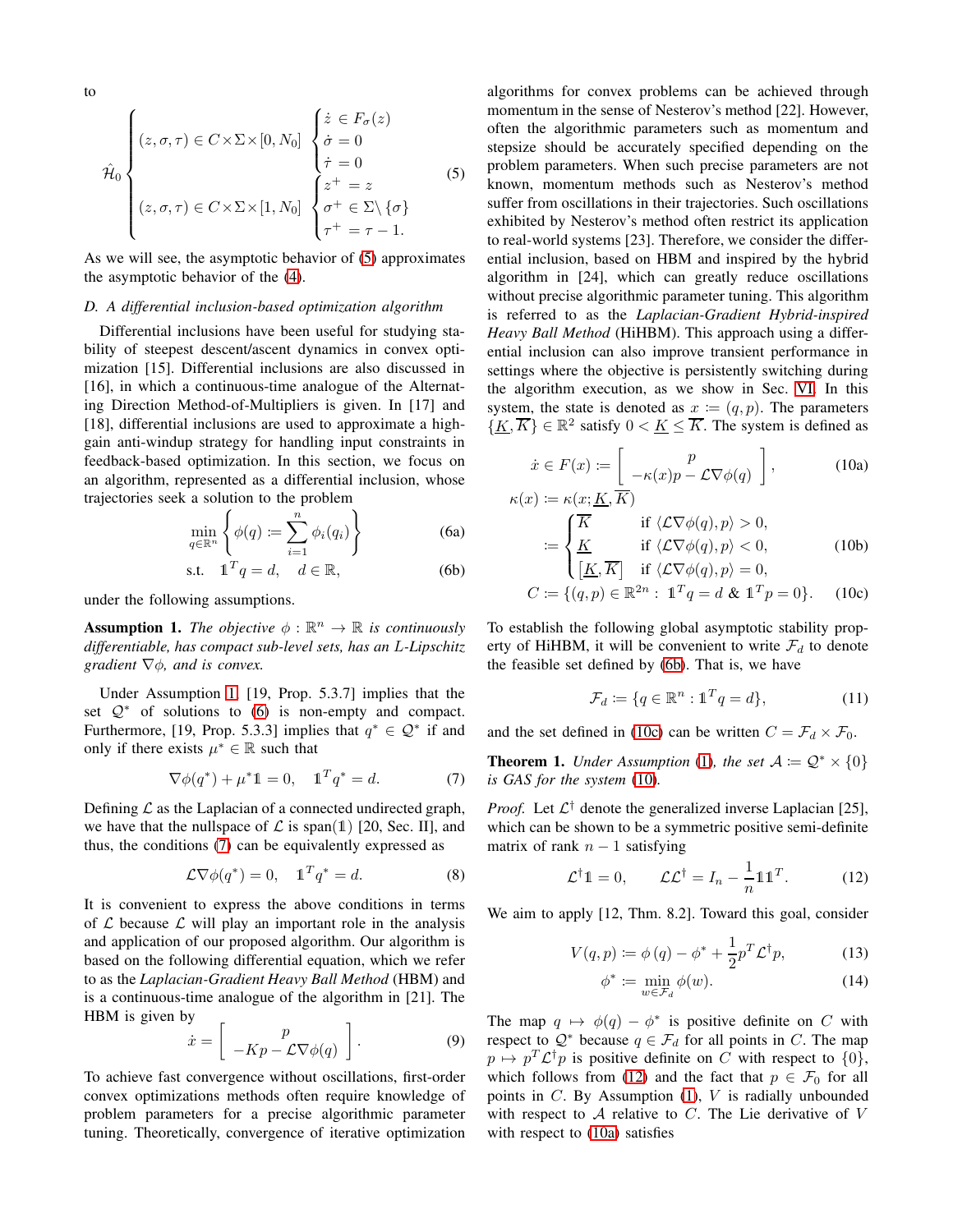$$
\langle \nabla \phi(q), p \rangle - \langle \mathcal{L} \nabla \phi(q), \mathcal{L}^{\dagger} p \rangle - \kappa(x) p^{T} \mathcal{L}^{\dagger} p = p^{T} \left( \frac{1}{n} \mathbb{1} \mathbb{1}^{T} \right) \nabla \phi(q) - \kappa(x) p^{T} \mathcal{L}^{\dagger} p = -\kappa(x) p^{T} \mathcal{L}^{\dagger} p \leq 0,
$$

where the first equality follows from [\(12\)](#page-2-7), and the second equality follows from the fact that  $\mathbb{1}^T p = 0$ . Stability of A has now been shown. To show attractivity, first recall that  $p \mapsto p^T \mathcal{L}^{\dagger} p$  is positive definite when restricted to  $\mathcal{F}_0$ , and thus,  $\kappa(x)p^{T}\mathcal{L}^{\dagger}p$  can remain at zero for all time only if p remains at zero. However, if  $p$  remains at zero, then  $(10a)$ implies that both  $\dot{q}$  and  $\mathcal{L}\nabla\phi(q)$  must remain at zero, which can happen only if q remains in  $\mathcal{Q}^*$ , due to [\(8\)](#page-2-9). In summary,  $\kappa(x)p^{T}\mathcal{L}^{\dagger}p$  remains at zero only if  $(q, p)$  remains in A, and the result then follows from [26, Thm. 2.11]. П

### <span id="page-3-4"></span>V. ONLINE OPTIMIZATION WITH PERSISTENT SWITCHES

In this section, we discuss an optimization problem that models a team of drones collectively executing a task. The drones are the assets that persistently switch in this scenario, due to each drone's limited battery life, potential physical damages, or other disabling aspects. Consider a team of  $n$ drones with the collective task of forming a relay to transmit data from a source to a destination. The drones form a straight path of length  $d \in \mathbb{R}_{>0}$  from the first to *n*-th drone. The network-wide state vector is denoted by  $q \in \mathbb{R}^n$ , where  $q_i$  is the relative distance from drone i to the node that precedes it, while the data source is considered to precede the first drone. We assume that the drones 1 to  $n$  never cross over their neighboring drones, and their ordering remains the same during their movement. In practice, enforcement of a box constraint on each  $q_i$  is needed, which can be done using the penalty-based approach in [27], but the details are beyond the scope of this work. The problem can be modeled as a variant of the problem [\(6\)](#page-2-2), in which the objective switches according to a switching signal  $\sigma : \mathbb{R}_{\geq 0} \to \Sigma$ :

$$
\min_{q \in \mathbb{R}^n} \left\{ \phi_{\sigma(t)}(q) \coloneqq \sum_{i=1}^n \phi_{i,\sigma(t)}(q_i) \right\} \tag{15a}
$$

$$
\text{s.t.} \quad \mathbb{1}^T q = d. \tag{15b}
$$

In a similar setting to [\(2\)](#page-1-1), the switching signal satisfies the average dwell-time constraint parametrized by a small  $δ$ .

<span id="page-3-2"></span>**Assumption 2.** For each constant  $\sigma(.) \in \Sigma$ , the function  $q \mapsto \phi_{\sigma}(q)$  *satisfies the conditions of Assumption [1](#page-2-1) and there exists a unique solution* q ∗ *to* [\(15\)](#page-3-1)*.*

<span id="page-3-3"></span>Theorem 2. *If Assumptions [1](#page-2-1) and [2](#page-3-2) hold then the* Ω*-limit* set associated with the ideal hybrid system  $\hat{\mathcal{H}}_0$  given in [\(5\)](#page-2-0) *with*  $z = (q, p)$  *and with* 

$$
F_{\sigma}(z) := \begin{bmatrix} p \\ -\kappa(z)p - \mathcal{L}\nabla\phi_{\sigma}(q) \end{bmatrix},
$$
  

$$
:= \begin{cases} \overline{K} & \text{if } \langle \mathcal{L}\nabla\phi_{\sigma}(q), p \rangle > 0, \\ \underline{K} & \text{if } \langle \mathcal{L}\nabla\phi_{\sigma}(q), p \rangle < 0, \\ \underline{[K, K]} & \text{if } \langle \mathcal{L}\nabla\phi_{\sigma}(q), p \rangle = 0, \end{cases}
$$
(16)

$$
C := \{ (q, p) \in \mathbb{R}^{2n} : \ \mathbb{1}^T q = d \& \ \mathbb{1}^T p = 0 \}, \quad (17)
$$

<span id="page-3-5"></span>

<span id="page-3-6"></span>Fig. 1: Steady State Behavior near Omega-limit set



Fig. 2

<span id="page-3-1"></span>*is semiglobally, practically asymptotically stable in the parameter*  $\delta > 0$  *for the perturbed system*  $\hat{\mathcal{H}}_{\delta}$  *given in [\(4\)](#page-1-3).* 

<span id="page-3-0"></span>The proof of Theorem [2](#page-3-3) is given in Section [VII.](#page-4-0)

#### VI. NUMERICAL RESULTS

In this section, we give numerical examples for the application and the optimization method discussed in Sections [V](#page-3-4) and [IV-D](#page-2-10) respectively. In Figure [1,](#page-3-5) we consider a team of 2 drones in a relay of distance  $d = 100$ , and we consider  $N_0 = 1$  in order to demonstrate the  $\Omega$ -limit set. The blue line represents the position of the first drone (initial condition: distance of 35.5071 units from the data source), and the green line represents the position of a second drone relative to the first drone in the relay (initial condition: distance of 33.7398 units from the first drone). These two lines depict the  $\Omega$ -limit set of the ideal hybrid system given in [\(5\)](#page-2-0). The red lines are created by allowing for the small dwell-time parameter  $\delta = 0.0338$ . The switches satisfy the average dwell-time condition. Considering the switching behavior to be a small disturbance as in Theorem [2,](#page-3-3) we observe that the solutions converge to a small neighborhood of the  $\Omega$ -limit set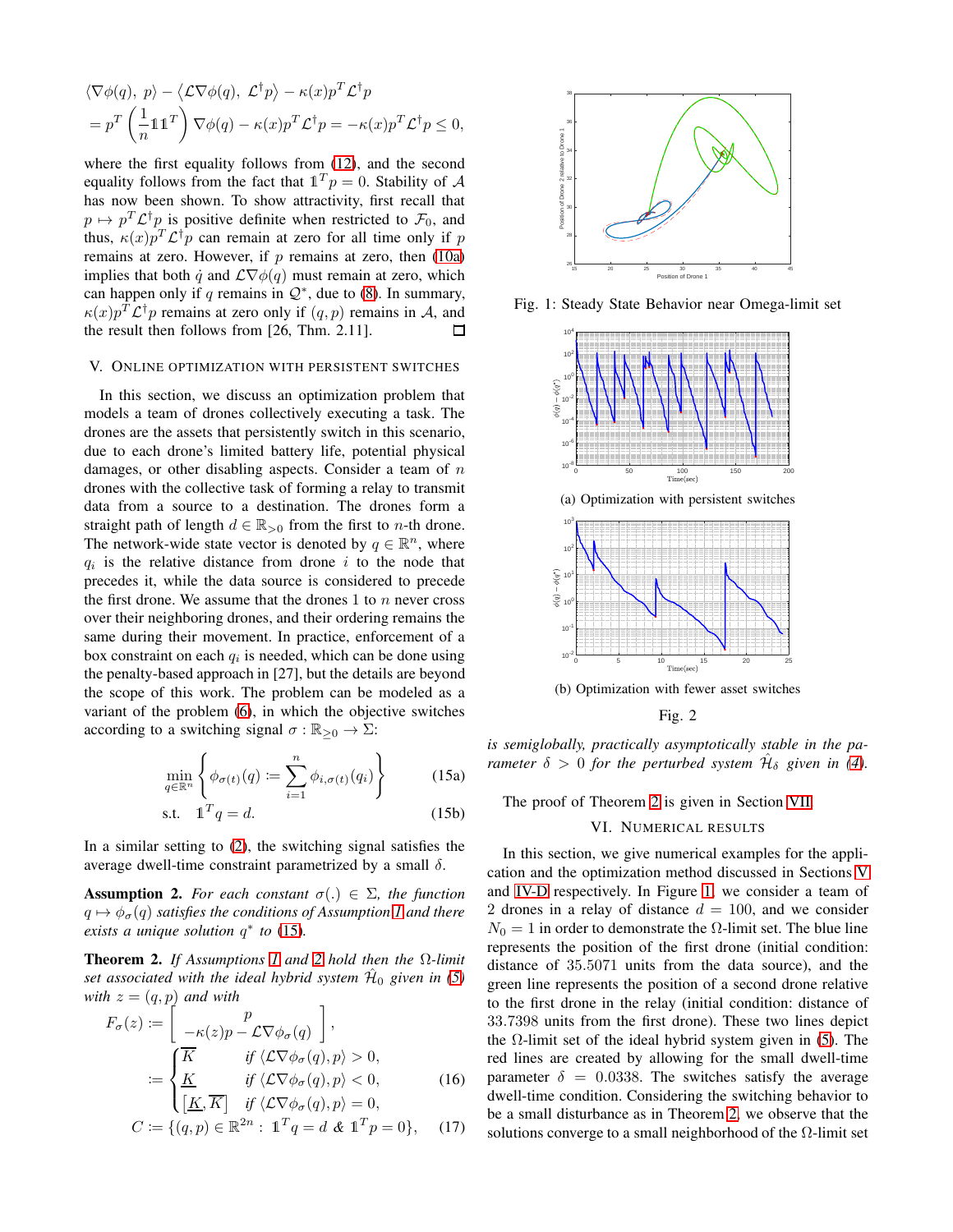<span id="page-4-1"></span>

Fig. 3: Comparison of HBM [\(9\)](#page-2-11) and HiHBM [\(10\)](#page-2-6)

of the ideal hybrid system. These observations agree with the results from Theorem [2.](#page-3-3) Figure [2a](#page-3-6) shows the decrease in the value of the objective function under the dynamics of the HiHBM algorithm applied to the problem [\(15\)](#page-3-1) for 20 drones in a relay of length  $d = 100$ , with the network-wide objective being  $\phi_{\sigma}(q) = \frac{1}{2}q^{T}P_{\sigma}q + b_{\sigma}^{T}q$  for  $\sigma \in \{1, 2\}$ . Each  $P_{\sigma}$  is diagonal with eigenvalues i.i.d. uniform on [10, 20], and each  $b_{\sigma}$  has its entries i.i.d. uniform on [−10, 10]. The objective at each drone is  $\phi_{i,\sigma}(q_i) = \frac{1}{2} P_{\sigma,ii} q_i^2 + b_{\sigma,i} q_i$ , where  $q_i$  is the distance from drone  $i$  to drone  $i-1$ , as described in Sec. [V.](#page-3-4) We allow persistent switches satisfying average dwell time with  $\delta = 0.06$ . Figures [2a](#page-3-6) shows that HiHBM converges efficiently even as the objective switches persistently. Figure [2b](#page-3-6) shows the same example with fewer switches. In Figure [3,](#page-4-1) the gray line displays the gradient descent optimization. The red line demonstrates the convergence of the HBM optimization algorithm with  $K = 5$  and the green line demonstrates the same optimization algorithm with  $K = 1$ . The black line in Figure [3](#page-4-1) shows the HiHBM optimization algorithm with a faster, more efficient convergence. The lower and upper-bound for HiHBM are 0.01 and 35.5 respectively. In Figure [3,](#page-4-1) we see the efficiency of the HiHBM algorithm that generates smaller errors in comparison with the simple gradient descent and the HBM method.

#### VII. THE PROOF OF THEOREM [2](#page-3-3)

#### <span id="page-4-0"></span>*A. A new result on switching between constrained inclusions*

Motivated by applications requiring persistent asset switches while optimizing, in this subsection we provide results on characterization of the asymptotic behavior that results from persistent switches among asymptotically stable differential inclusions with distinct equilibria. The switching signal is considered to satisfy an average dwell-time constraint as mentioned in the preliminaries [IV-B.](#page-1-4)

*1) Assumptions:* We have two assumptions regarding the following family of differential inclusions parametrized by  $\sigma \in \Sigma$  given as

$$
\dot{z} \in F_{\sigma}(z) \quad z \in C. \tag{18}
$$

<span id="page-4-5"></span>**Assumption 3.** For each  $\sigma \in \Sigma$ ,  $F_{\sigma}$  is outer semi*continuous, locally bounded relative to*  $C \subset \text{dom } F_q$ *, and, for each z,*  $F_{\sigma}(z)$  *is non-empty and convex for all values of*  $z \in C$ . Furthermore, the point  $z^*_{\sigma}$  is globally asymptotically *stable for [\(18\)](#page-4-2).*

<span id="page-4-3"></span>**Assumption 4.** For each  $\sigma \in \Sigma$ , the only solution to

<span id="page-4-10"></span>
$$
\begin{cases} z \in C, & \dot{z} \in -F_{\sigma}(z) \end{cases} \tag{19}
$$

*with an initial value of*  $z(0) = z^*_{\sigma}$  *is*  $z(t) = z^*_{\sigma}$  *for all*  $t \geq 0$ *.* 

Assumption [4](#page-4-3) extends [7, Assumption 2] from differential equations to differential inclusions.

# *B. Extended Main Result*

In this section, we adapt the results from [7] to the hybrid system  $\hat{\mathcal{H}}_{\delta}$ . First, we establish boundedness for solutions to  $\hat{H}_0$  by claiming the following proposition and corollary.

<span id="page-4-4"></span>**Proposition 1.** *If, for each*  $\sigma \in \Sigma$ *, the system [\(18\)](#page-4-2) is* Lagrange stable, the hybrid system  $\hat{\mathcal{H}}_0$  is Lagrange stable.

The proof of Proposition [1](#page-4-4) follows the boundedness results from [7, Section 4.2] for the ideal hybrid system  $\hat{\mathcal{H}}_0$ . As a consequence of Proposition [1](#page-4-4) we have the following corollary.

<span id="page-4-6"></span>Corollary 1. *If Assumption [3](#page-4-5) holds then the hybrid system*  $\hat{\mathcal{H}}_0$  is Lagrange stable.

Using the definition of  $\Omega$ -limit set from [7], the rest of this section is devoted to the characterization of the  $\Omega$ -limit set of  $\hat{\mathcal{H}}_0$  from a compact set  $K \subset \mathbb{R}^{n+2}$  denoted by  $\Omega_0(K)$ . We use the definition of reachable sets from [7] and demonstrate the reachable set from K with  $R_0(K)$ . Following the setting from [7], we define

$$
S_{\sigma} := \bigcap_{j \in \mathbb{Z}_{\geq 0}} R_0 \left( \left( \{ z_{\sigma}^* \} + \frac{1}{j+1} \mathbb{B} \right) \times \{ \sigma \} \times [0, N_0] \right)
$$
\n(20a)

<span id="page-4-9"></span>
$$
S := \bigcup_{\sigma \in \Sigma} S_{\sigma}.
$$
 (20b)

Lemma 1. *Under Assumption [3](#page-4-5) and as a result of Corollary [1,](#page-4-6) the set* S *is compact.*

<span id="page-4-11"></span>Proposition 2. *Under Assumptions [3](#page-4-5) and [4,](#page-4-3) for each compact set* K with  $\left(\bigcup_{\sigma \in \Sigma} \{z_{\sigma}^*\} \times \{\sigma\}\right) \times [0, N_0]$  *in its interior,*  $\Omega_0(K) = S.$ 

This result follows from the following Lemmas.

<span id="page-4-7"></span>Lemma 2. *If Assumption [3](#page-4-5) holds then, for each compact set*  $K \subset \mathbb{R}^{n+2}$ ,  $\Omega_0(K) \subset S$ .

<span id="page-4-8"></span>Lemma 3. *If Assumptions [3](#page-4-5) and [4](#page-4-3) hold then, for each*  $compact\ set\ K\subset \mathbb{R}^{n+2}\ containing\ the\ set$ 

$$
K_0 := \left(\bigcup_{\sigma \in \Sigma} \{z_{\sigma}^*\} \times \{\sigma\}\right) \times [0, N_0] \tag{21}
$$

<span id="page-4-2"></span>*in its interior,*  $S \subset \Omega_0(K)$ *.* 

The proof of Lemmas [2](#page-4-7) and [3](#page-4-8) follows the same lines as the proof for unconstrained differential equations given in [7, Section 4.3]. Since the required changes to the proof are minimal the details are omitted. We can finally state our extension of the main results according to [7].